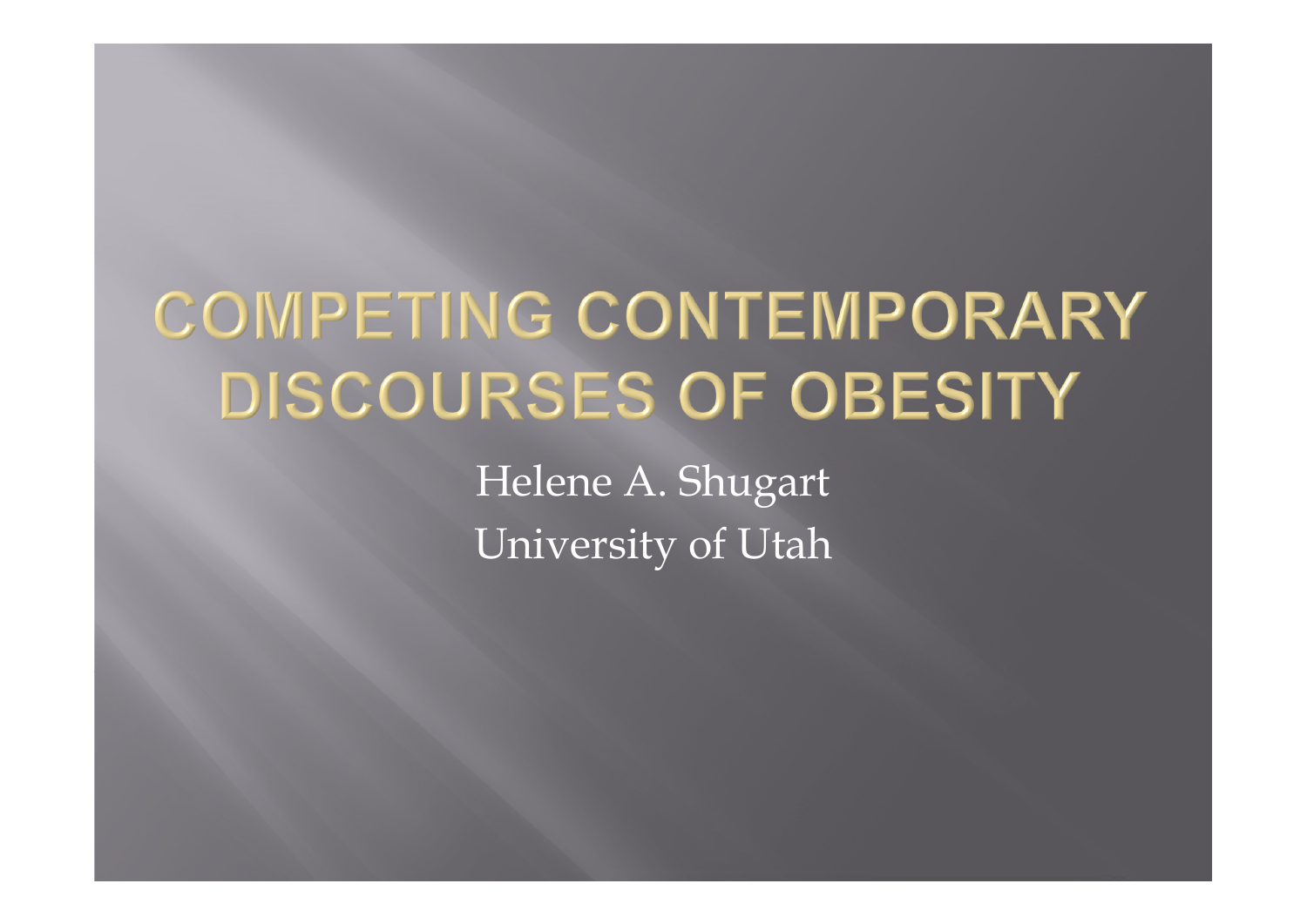# **Conventional/Official Discourses**

- □ Calories in/Calories out
- □ Personal Responsibility
- □ Some environmental
- Two are distinct
- Environmental often redirected to personal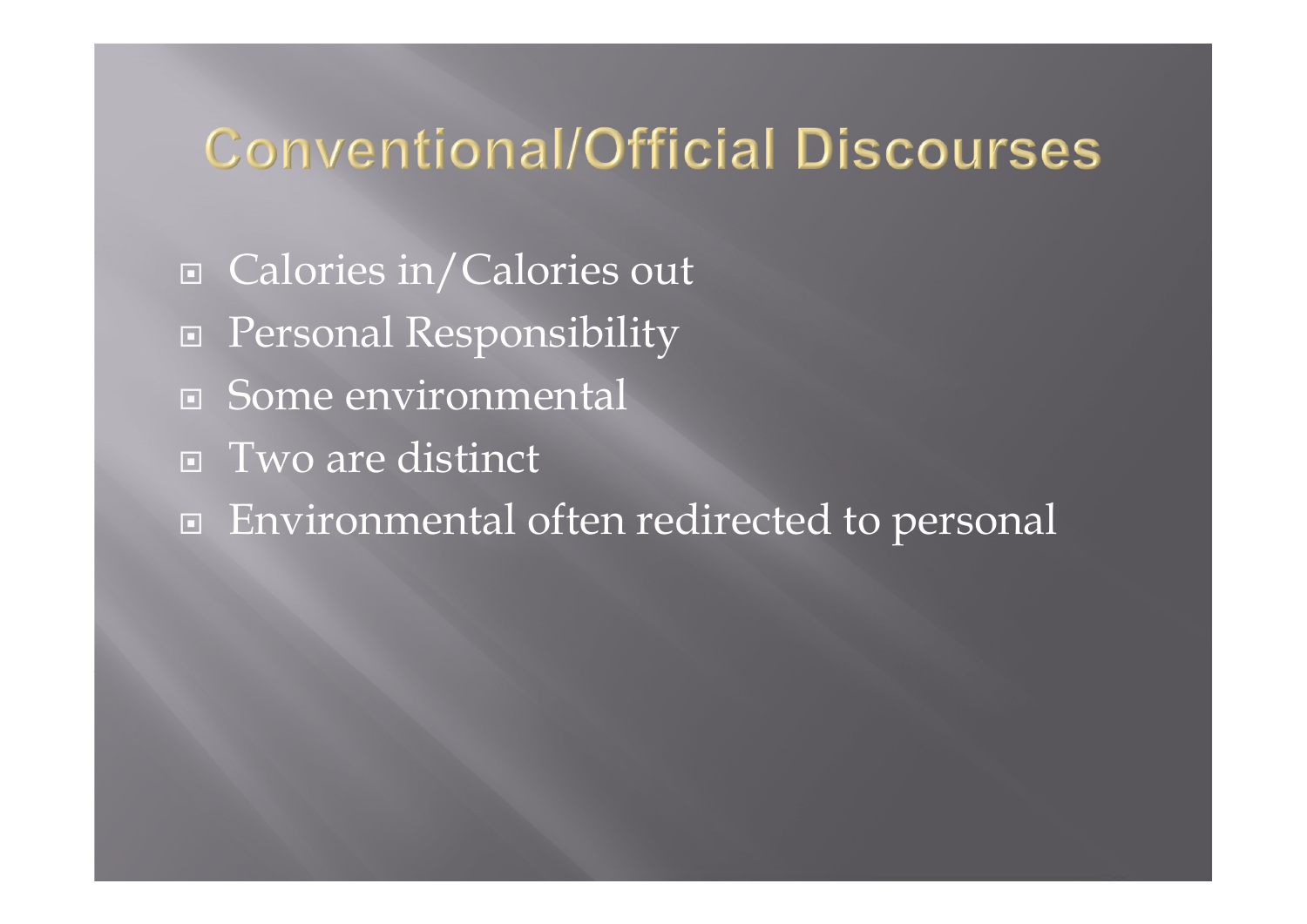- Inconsistent with broader cultural discourses
- Example: Popular discourse
	- Obesity is a symptom rather than the issue
	- **Emotional damage (or neglect) narrative**
	- Individual and environmental components: reconfigured
	- **Personal role but not responsibility (agency)**
	- No longer moral/civic obligation; but opportunity
	- Rhetoric of self-actualisation and authenticity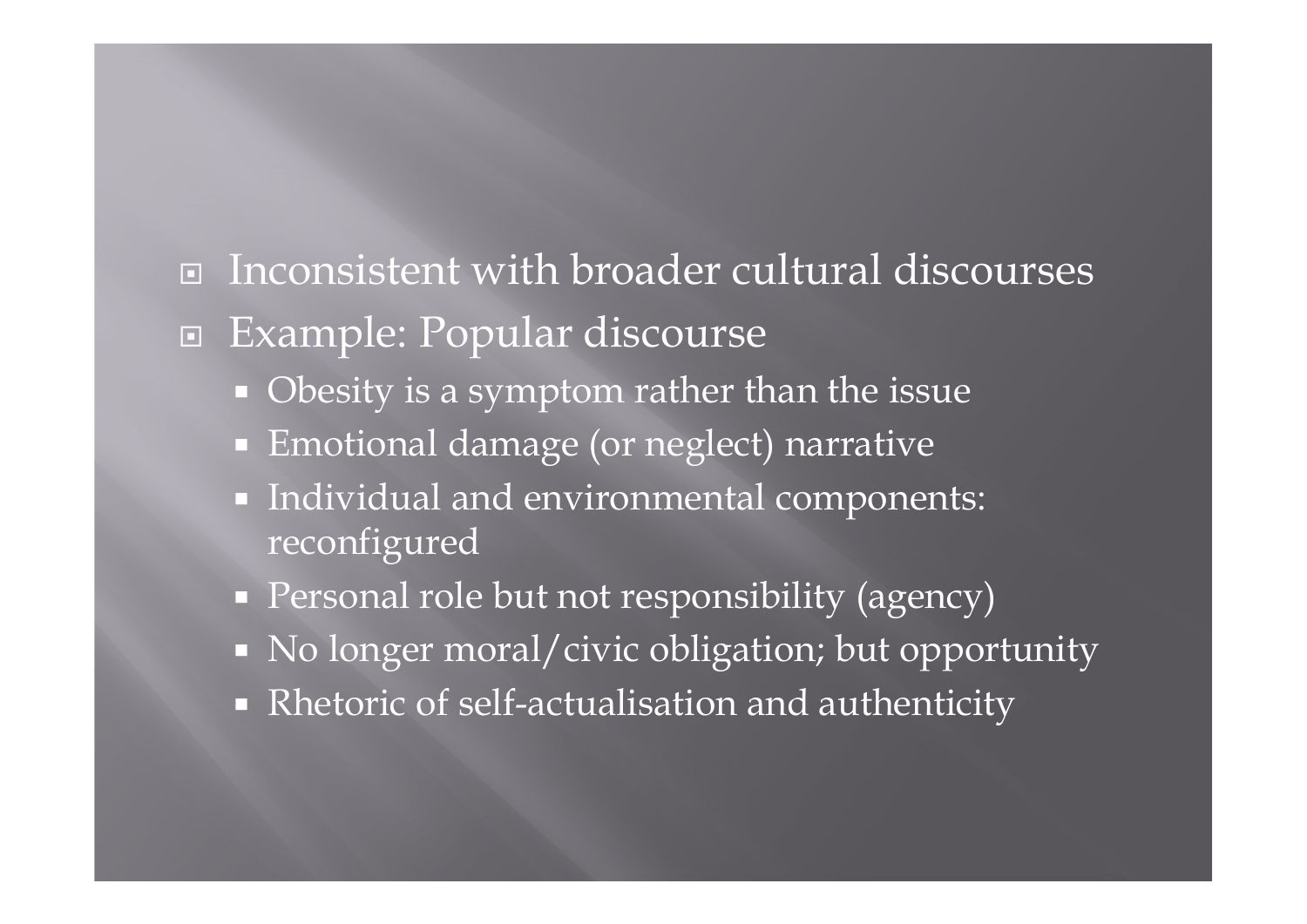# **News Coverage of Obesity**

#### D.S. Media

- 3 national newspapers; 2 national newsmagazines; 3 mainstream national network television stations
- 3+ minutes or 500+ words
- Key word search: obesity
- □ Framing Analysis
- $\Box$  541 stories; 323 (60%) featured fatalism
- Three axes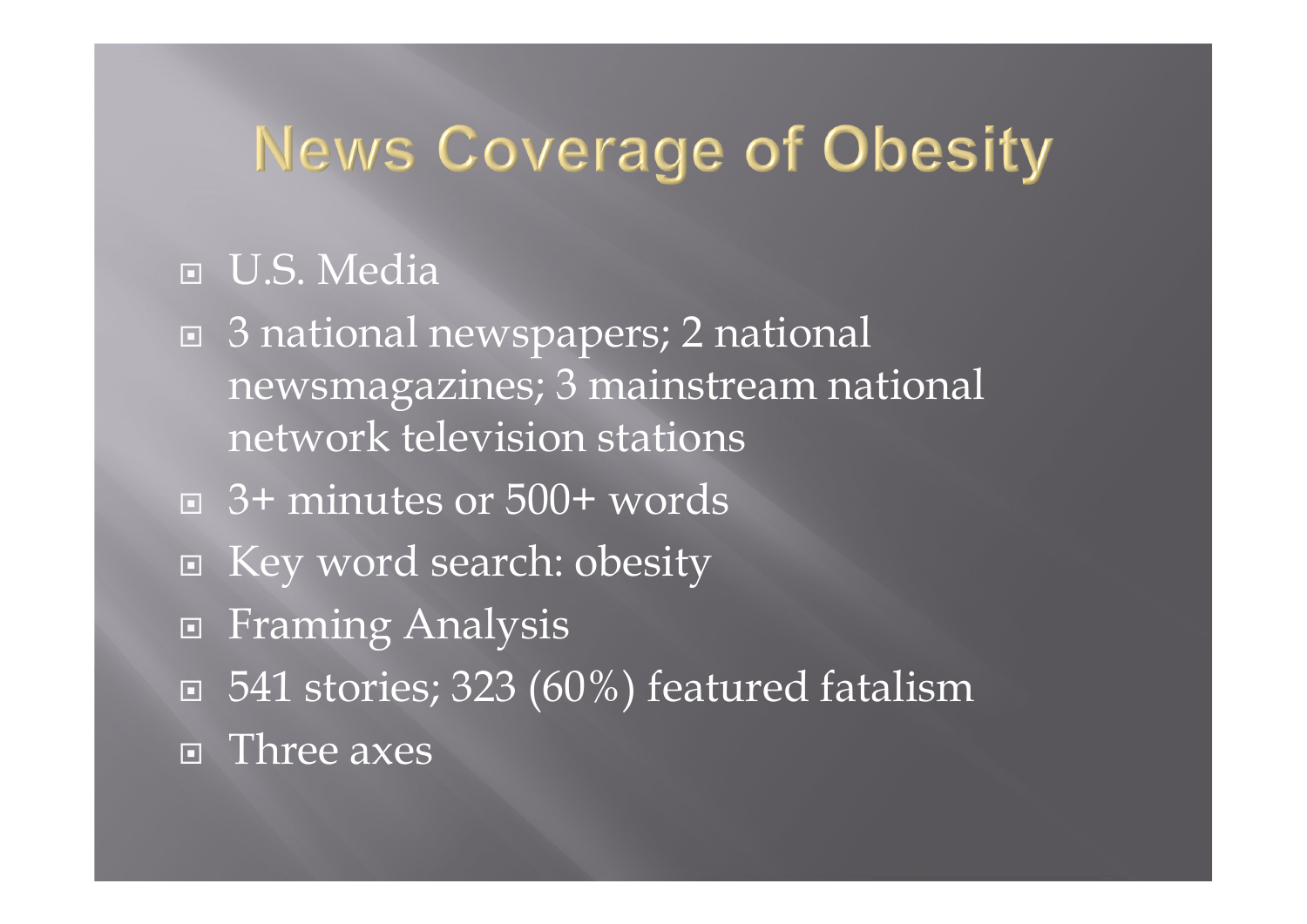# Contemporary Life: (21%)

# **E** Technology

- **Schools**
- **Nork**
- **Computers for work tasks**
- **Entertainment programming**
- Work demands
	- $=$  Time
	- Stress
	- Lack of sleep
	- **Unavoidable/impractical to avoid**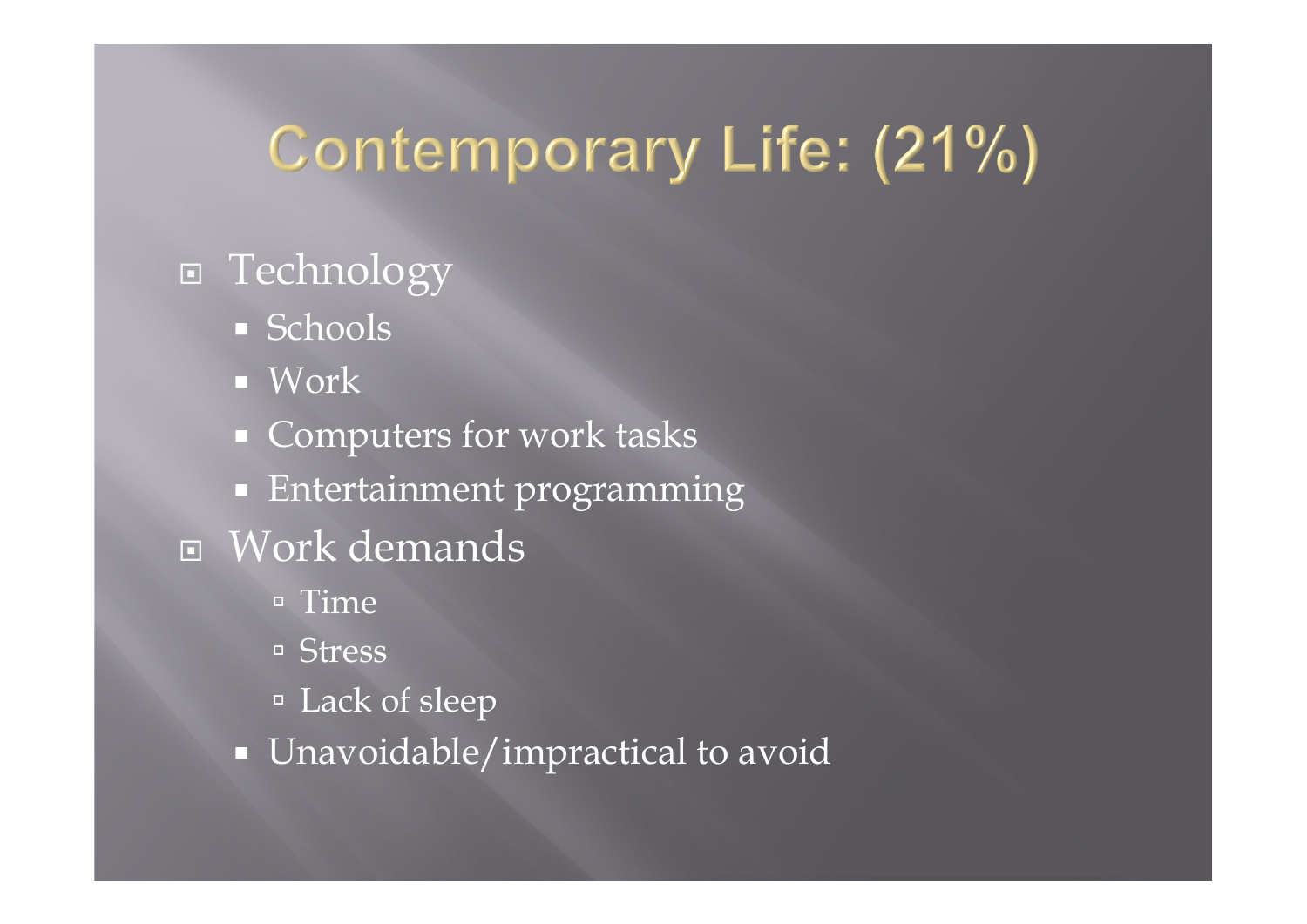$\Box$  Biology/Evolution (21%) **Obesity** (fat) gene ■ Fat but fit Gender Women propensity Maternal aspects ■ Food and pleasure Gut flora □ Can overcome **Herculean/draconian measures Unnatural**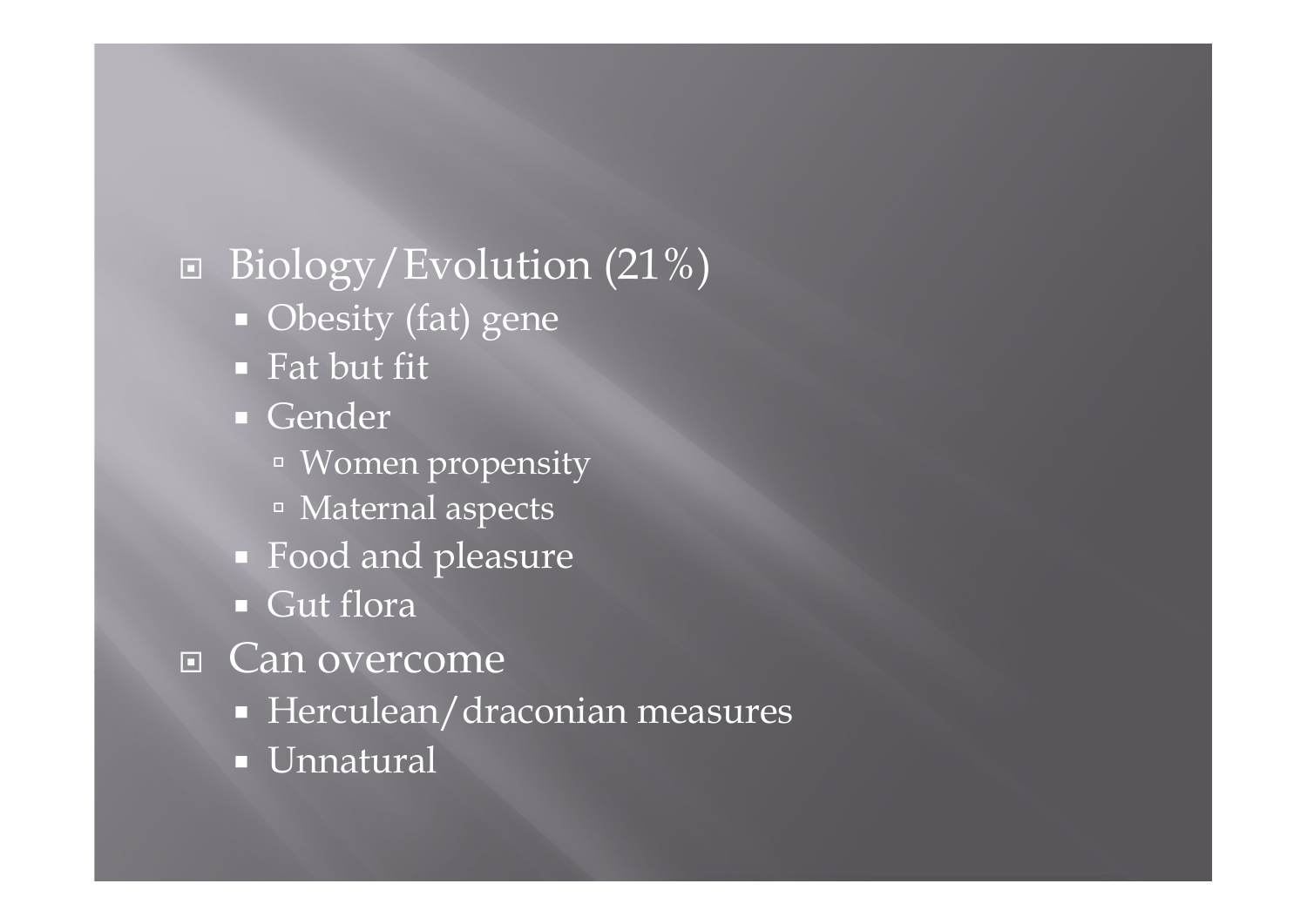## $\Box$  Ineffective and detrimental legislation (18%)

- **School food provisions**
- **Posting nutritional information in restaurants**
- Changing access to foods
- **D** Objections
	- Not personal terms
	- **Economically oppressive or regressive**
	- **Paternalistic**
	- Neoliberal arguments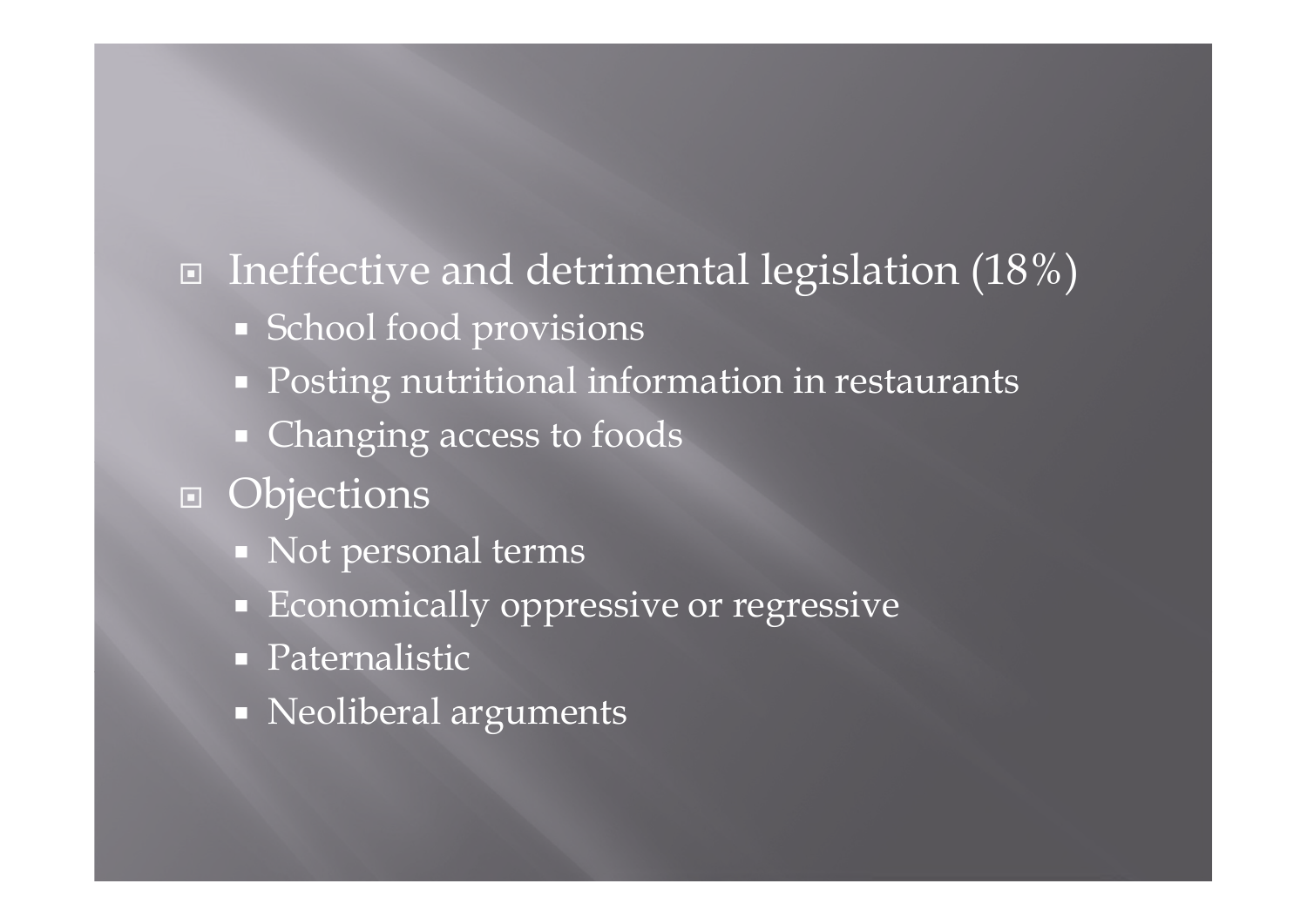## Fatalism: Powerful trend

- Continuing: Overweight or obese friend, e.g.
- □ Personal and environmental explanations are arguable merged; but unproductive, rendered as futile and negating each other
- Limbo or paralysis